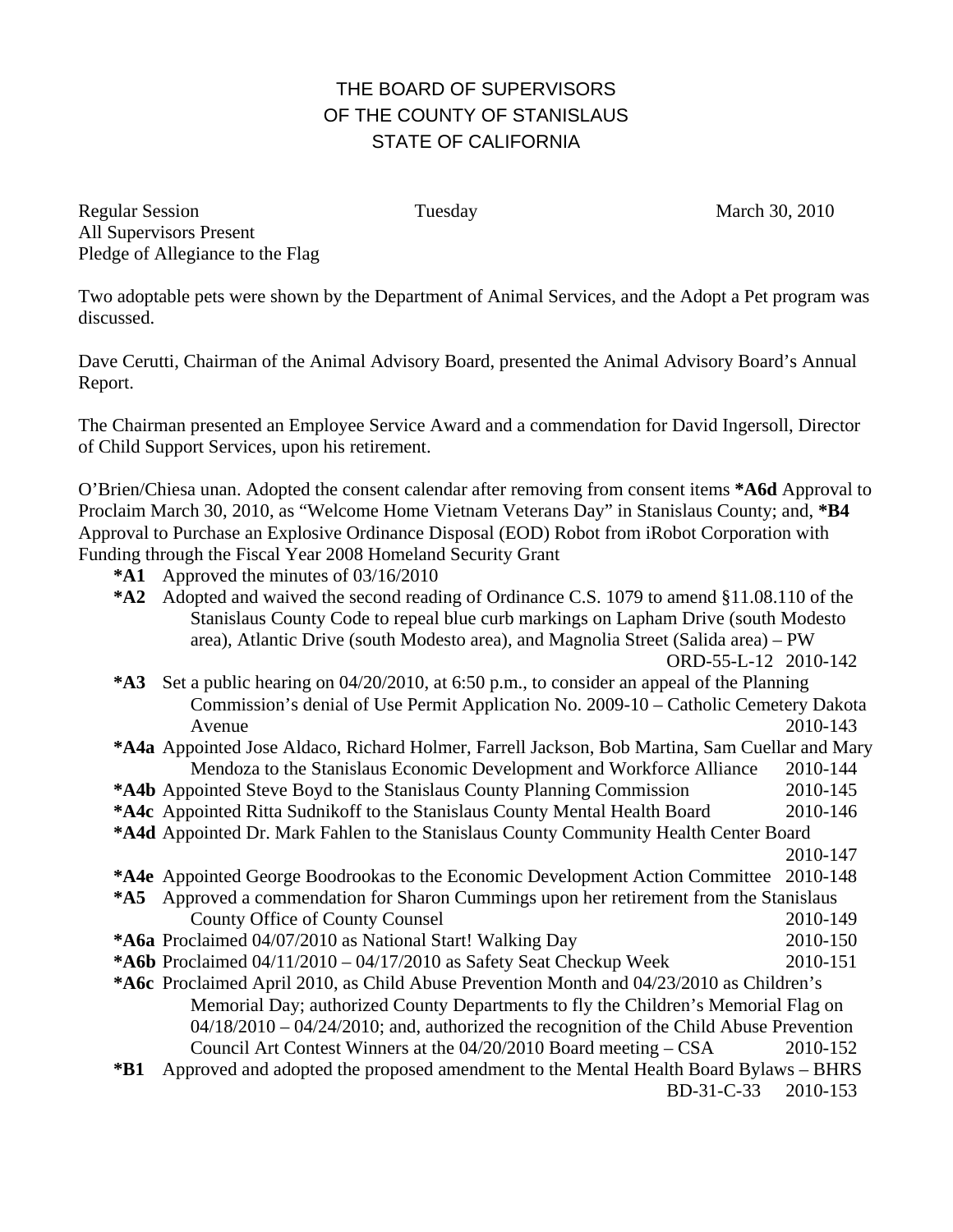- **\*B2** Authorized the BHRS Director to accept the American Recovery and Reinvestment Act Justice Assistance Grant – Offender Treatment Recovery Act Program funding award for the period of 10/01/2009 through 03/31/2011 and execute the Offender Treatment Recovery Act Program pursuant to guidelines – BHRS 2010-154
- **\*B3** Approved Leroy Egenberger, LMFT to be credentialed by the Managed Care Division of Stanislaus County BHRS as a Behavioral Health Panel Provider for Medi-Cal; and, authorized the Chairman to sign the Provider Credentialing Form – BHRS 2010-155
- **\*B5** Approved the Second Amended California Statewide Automated Welfare System Consortium IV (C-IV) Joint Exercise of Powers Agreement; authorized the Chairman of the Board to sign the amendment to the agreement; approved the new MOU between the California Statewide Automated Welfare System C-IV Joint Exercise of Powers and the County of Stanislaus; authorized the Chairman to sign the new MOU; approved the California Statewide Automated Welfare System C-IV, County Purchase Approval ST-01-2010 to purchase scanners; and, authorized the Director of CSA, or her Designee, to execute Purchase Approval ST-01-2010 – CSA 2010-156
- \*B6 Authorized the Director of DER, or her Designee, to accept 15<sup>th</sup> Cycle Used Oil Recycling Block Grant funds in the amount of \$54,968 from the Department of Resources Recycling and Recovery, for FY 2009-2010 through FY 2011-2012, to promote used oil and used oil filter recycling – DER 2010-157
- **\*B7a** Set a public hearing on 05/18/2010, at 6:35 p.m., to introduce and waive the first reading of an ordinance to establish new fees and amend existing fees for planning services – Planning ORD-55-L-15 2010-158
- **\*B7b** Set a public hearing on 05/18/2010, at 6:35 p.m., to introduce and waive the first reading of an ordinance to establish new fees and amend existing fees for building permits – Planning ORD-55-L-16 2010-159
- **\*B8** Authorized the Chief Probation Officer to accept an Edward Byrne Memorial Justice Assistance Grant from the California Emergency Management Agency for \$698,884 to provide evidence-based supervision, programs and services to Adult Felon Probationers; authorized the Chief Probation Officer to sign all the necessary documents related to the Grant; and, directed the Auditor-Controller to establish a new fund for the Probation Department as a separate legal budget as authorized by SB 678 – Probation 2010-160
- **\*B9** Approved the replacement of one canine in the Sheriff's Department Canine Unit Sheriff 2010-161
- **\*B10** Accepted the following audited financial reports for the fiscal year ended 06/30/2009, prepared by Brown Armstrong Accountancy Corporation: 1) Agreed Upon Conditions Report Designed to Increase Efficiency, Internal Controls and/or Financial Reporting – Annual Financial Report and Single Audit, 2) Annual Financial Report, 3) Required Audit Communication – Annual Financial Report and Single Audit, 4) Report on Internal Control Over Financial Reporting and on Compliance and Other Matters Based on an Audit of Financial Statements Performed in Accordance with Government Auditing Standards, 5) Report on Compliance with Requirements Applicable to Each Major Program and Internal Control Over Compliance in Accordance with OMB Circular A-133, 6) Single Audit Report, 7) Annual Financial Report – Health Services Agency Clinics and Ancillary Services Enterprise Fund, 8) Required Audit Communication – Health Services Agency and Ancillary Services Enterprise Fund – Auditor-Controller 2010-162
- **\*B11** Appointed the CEO, or his Designee, as the Interim Administrator of the Department of Child Support Services in accordance with California Family Code §17304; and, authorized the CEO to conduct a classification review for the Administrator position, and within one-year recommend to the Board of Supervisors a candidate for appointment as the Administrator of the Department of Child Support Services – CEO 2010-163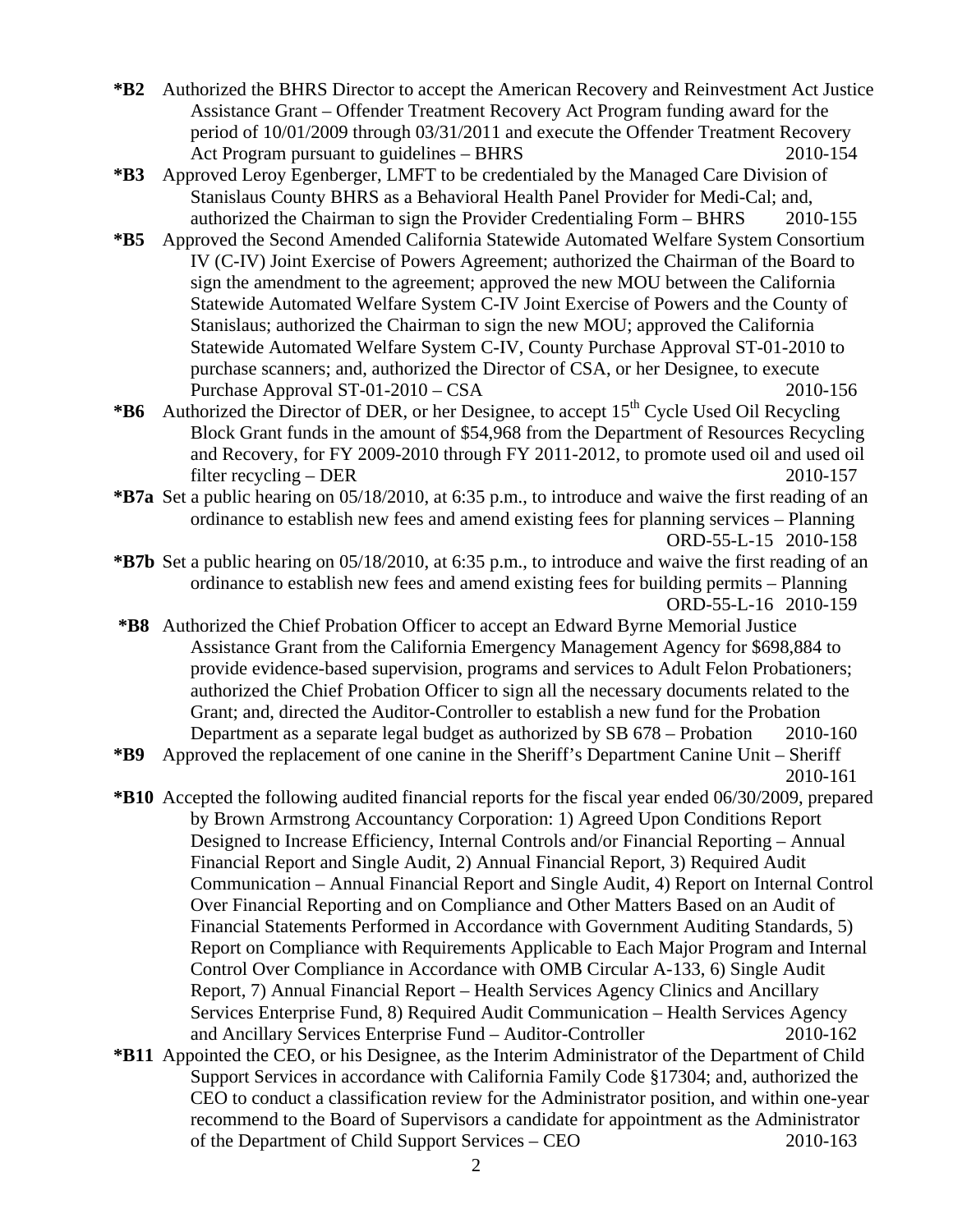**\*C1** Set a public hearing on 05/04/2010, at 9:10 a.m. to introduce and waive the first reading of the Subdivision Ordinance Amendment changing Subsection "A" of §20.52.200, Dedications, and Subsection "A" of §20.16.090, Improvements Required, of the Stanislaus County Code – PW ORD-55-L-13

ORD-55-L-14 2010-164

- **\*C2** Adopted a Resolution of Necessity to acquire real property or interest in real property by Eminent Domain for the State Route 219 Widening Project, parcel owner Joseph K. Fluence, Trustees, et ux., for APN: 004-057-004; and, made the findings contained therein  $- PW$  2010-165
- **\*C3** Approved the purchase agreement to acquire road right-of-way for the Hatch Road at Santa Fe Avenue Intersection Improvement Project, parcel owners Nino and Grace Masellis (APN: 018-065-006); authorized the Chairman to execute the agreement; directed the Auditor-Controller to make the necessary budget adjustments per the financial transaction sheet; and, directed the Auditor-Controller to issue a warrant in the total amount of \$63,150, payable to Chicago Title Company, for the purchase amount of \$61,650 and \$1,500 for estimated escrow fees and title insurance – PW 2010-166
- **\*D1** Approved and established the following findings for Minor Lot Line Adjustment 2009-15, Houret and Radovich: a) the new contract or contracts would enforceably restrict the adjusted boundaries of the parcel for an initial term for at least as long as the unexpired term of the rescinded contract or contracts, but for not less than 10 years, b) there is no net decrease in the amount of the acreage restricted; in cases where two parcels involved in a lot line adjustment are both subject to contracts rescinded pursuant to this section, this finding will be satisfied if the aggregate acreage of the land restricted by the new contracts is at least as great as the aggregate acreage restricted by the rescinded contracts, c) at least 90 percent of the land under the former contract or contracts remains under the new contract or contracts, d) after the lot line adjustment, the parcels of land subject to contract will be large enough to sustain their agricultural use, as defined in  $\S51222$ , e) the lot line adjustment would not compromise the long-term agricultural productivity of the parcel or other agricultural lands subject to a contract or contracts, f) the lot line adjustment is not likely to result in the removal of adjacent land from agricultural use, and g) the lot line adjustment does not result in a greater number of developable parcels than existed prior to the adjustment, or an adjusted lot that is inconsistent with the general plan; rescinded portions of Williamson Act Contract No. 1974-1555 and 1978-3535 (located on the north and south sides of Yosemite Boulevard, in the La Grange area); approved new contracts pursuant to Minor Lot Line Adjustment 2009-15, Houret and Radovich; and, authorized the Director of Planning and Community Development to execute the new contracts pursuant to Minor Lot Line Adjustment 2009-15 – Planning 2010-167
- **\*D2** Set a public hearing for 04/20/2010, at 6:45 p.m., to consider Planning Commission's recommendation for approval of Rezone Application No. 2009-04, Bronco Wine Co., a request to rezone the parcel from A-2-40 (General Agriculture) to PD (Planned Development) on property located at 800 E. Keyes Road, southeast corner of E. Keyes and Bystrum Roads, in the Ceres area (APN: 041-046-019); and, authorized the Clerk of the Board to publish notice of hearing as required by law – Planning

ORD-55-L-17 2010-168

Chiesa/DeMartini unan.**\*A6d** Proclaimed 03/30/2010, as "Welcome Home Vietnam Veterans Day" 2010-169

Monteith/O'Brien unan. **A7** Accepted the resignation of George Gaekle and approved the appointment of Matthew Machado to the San Joaquin Valley Rail Committee 2010-171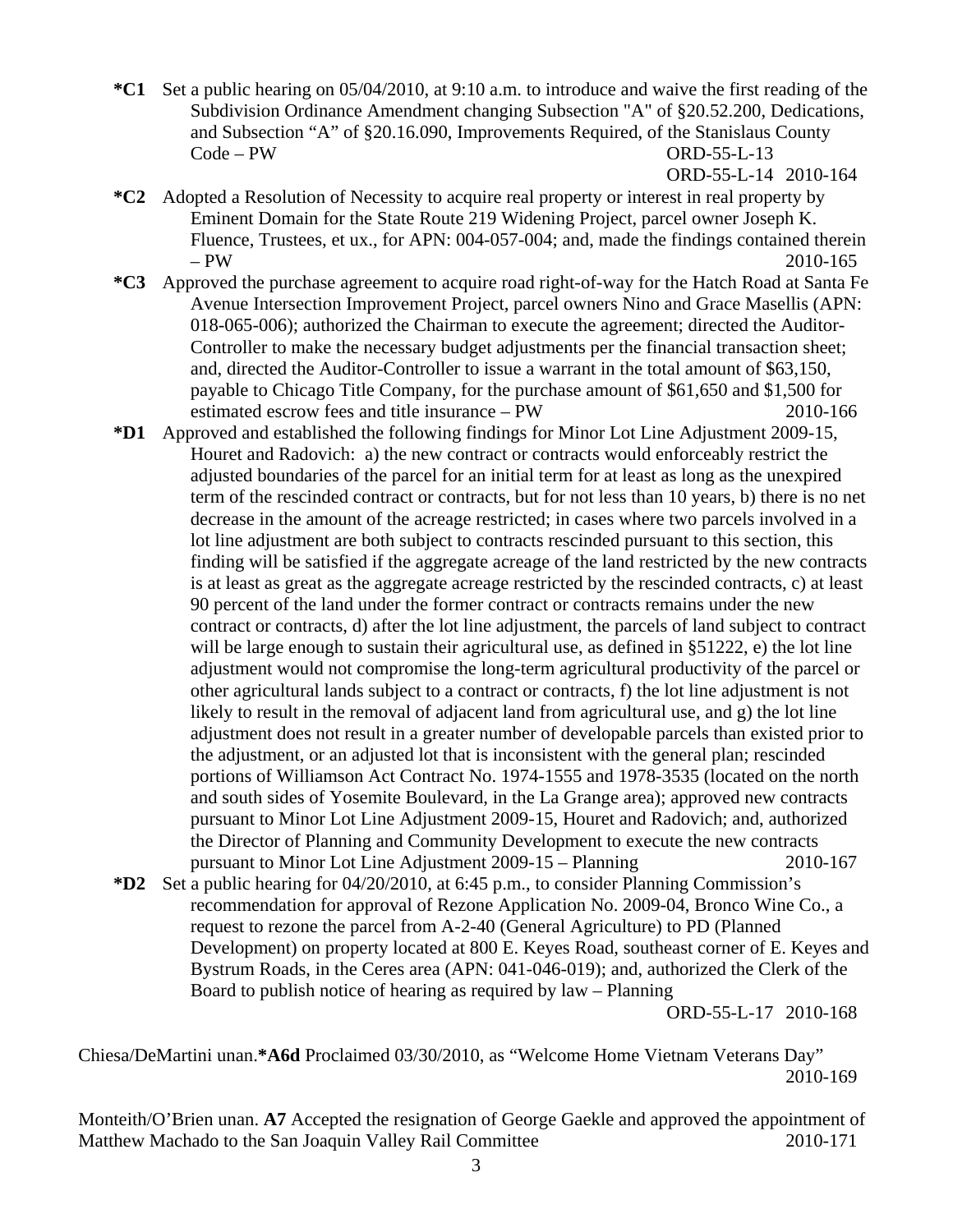O'Brien/DeMartini unan. **\*B4** Authorized the GSA to purchase an Explosive Ordinance Disposal (EOD) Robot for the Sheriff's Department bomb team from iRobot Corporation, not to exceed \$116,248 – OES/Fire Warden 2010-170

Chiesa/Monteith unan. **B12** Approved the rescission of the reduction to the Income Limits at which patient cost sharing applies in the Medically Indigent Adult program effective 04/01/2010 and reinstate the respective policy which existed prior to the Board's action on 09/01/2009; approved the rescission of the increase in patient cost sharing specifically for major restorative dental services in the Medically Indigent Adult program effective 04/01/2010 and reinstate the respective policy which existed prior to the Board's action on 09/01/2009; and, authorized the HSA Managing Director to fulfill the operational activities associated with the implementation of these recommendations – HAS 2010-172

O'Brien/DeMartini unan. **9:05 am** Conducted a public hearing to consider the adoption of the revised Public Facility Impact Fee Schedule; accepted the 03/23/2010 Public Facilities Fee Study; approved and adopted the findings set forth in the Public Facilities Impact Fee Study and in this item, and as required by California Government Code §66001; approved the revised Public Facilities Impact Fees as recommended in the Study to be effective 60 days from date of adoption, Monday, 05/31/2010; authorized staff to meet with all nine cities and StanCOG to discuss the potential formation of an inclusive Regional Transportation Impact Fee (RTIF) program; directed staff to return to the Board within 90 days with recommendations regarding the Regional Transportation Impact Fee component; authorized the CEO to enter into contract amendment with Willdan and Associates in an amount not to exceed \$70,000 for additional traffic modeling, facilitation and fee development services to be funded through the use of PFF Administrative Funds; authorized the Auditor-Controller to increase appropriations and revenue per the budget journal to fund the additional contract services; and, approved the revised PFF Committee Administrative Guidelines consistent with the program update – CEO 2010-173

**Corr 1** Referred to the Department of Public Works, a letter from the U.S. Surface Transportation Board regarding the reopening of the proceedings for the abandonment of the 5.18-mile line of railroad known as the McHenry Industrial Lead.

**Corr 2** Referred to the Department of Planning and Community Development, the Department of Parks and Recreation and the Fish and Wildlife Committee, two notices of proposed regulatory actions from the State Fish and Game Commission concerning the finding that the California tiger salamander warrants listing to threatened species status, and the requirement for houndsmen who use GPS and radio telemetry on their dog collars to register their frequencies with the Department of Fish and Game.

**Corr 3** Referred to the Department of Planning and Community Development and Fish and Wildlife Committee, a notice from the U.S. Fish and Wildlife Service regarding the designation of 1.6 million acres as critical habitat for the federally protected California red-legged frog within 27 California counties.

**Corr 4** Referred to the Department of Environmental Resources, a letter from the California Department of Toxic Substances Control regarding an environmental investigation and cleanup of the Proposed Alternative Education School located at 1013 S. Yosemite Avenue in Oakdale, CA; and, also included is a Community Survey.

**Corr 5** Acknowledged receipt of claims and referred to the CEO-Risk Management Division the following claims: Miguel Gonzalez; Gonzalo Vega; Henry Telles; Henry Telles, Sr. and, Israel Valadez Mendez.